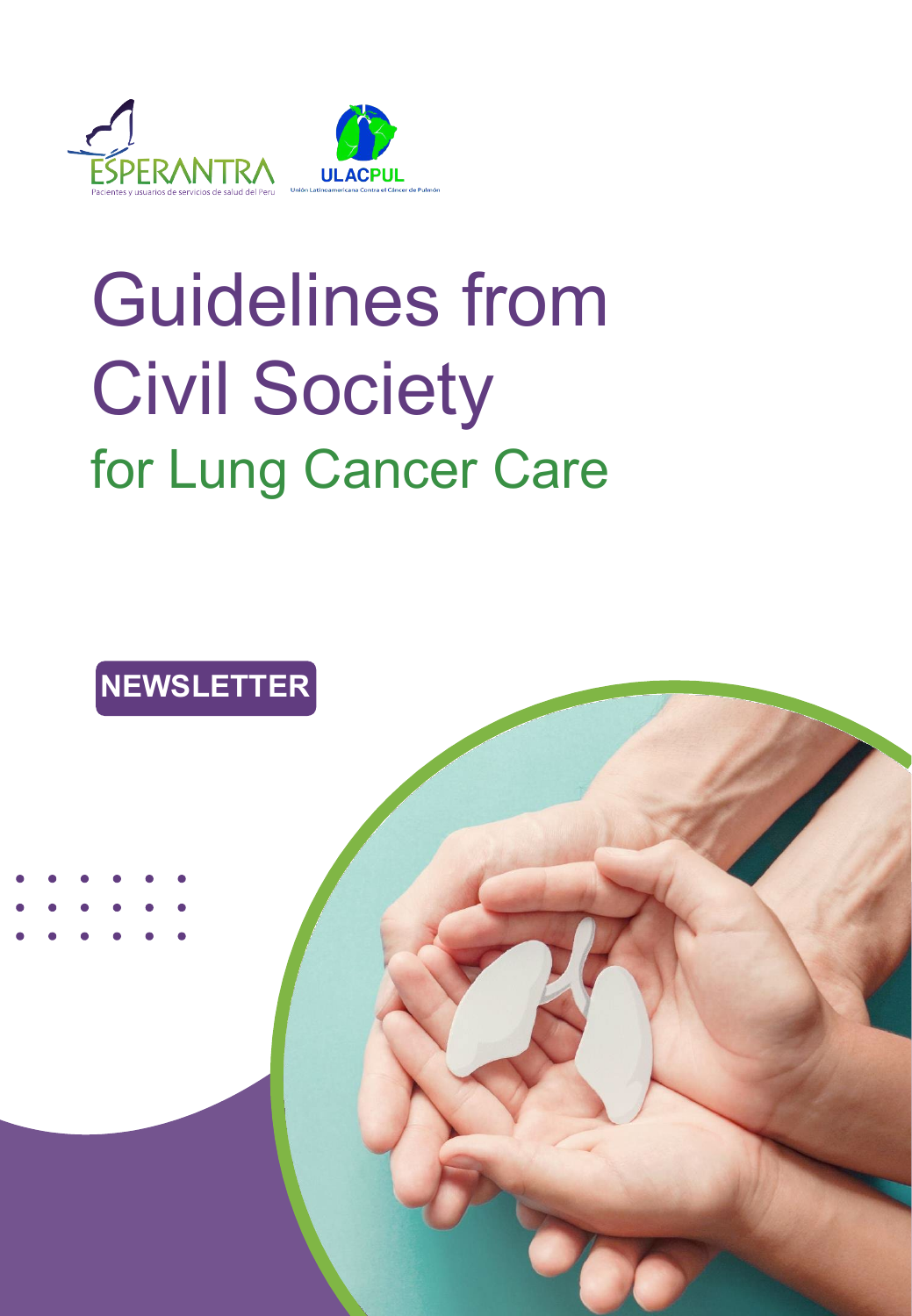On December 13, the **Esperantra Patients Association and the Latin American and Caribbean Union Against Lung Cancer** - ULACPUL held the educational event: "**Guidelines from Civil Society for Lung Cancer Care"**.

The event counted with the participation of the following speakers: **Dr. Carlos H. Barrios**, Clinical Oncologist from Porto Alegre Brazil; **Dr. Adolfo Ortiz Barboza**, former Vice Minister of Health of Costa Rica; and **Dr. Herberth Cuba**, advisor to the Health Commission of the Congress of the Republic.

**The main objective of this event was to share the advances and challenges faced by Latin American countries in cancer care and treatment. The experts discussed about their experiences in their countries and showed how inequity in public health systems generates major problems when it comes to implementing modern and targeted treatments.**



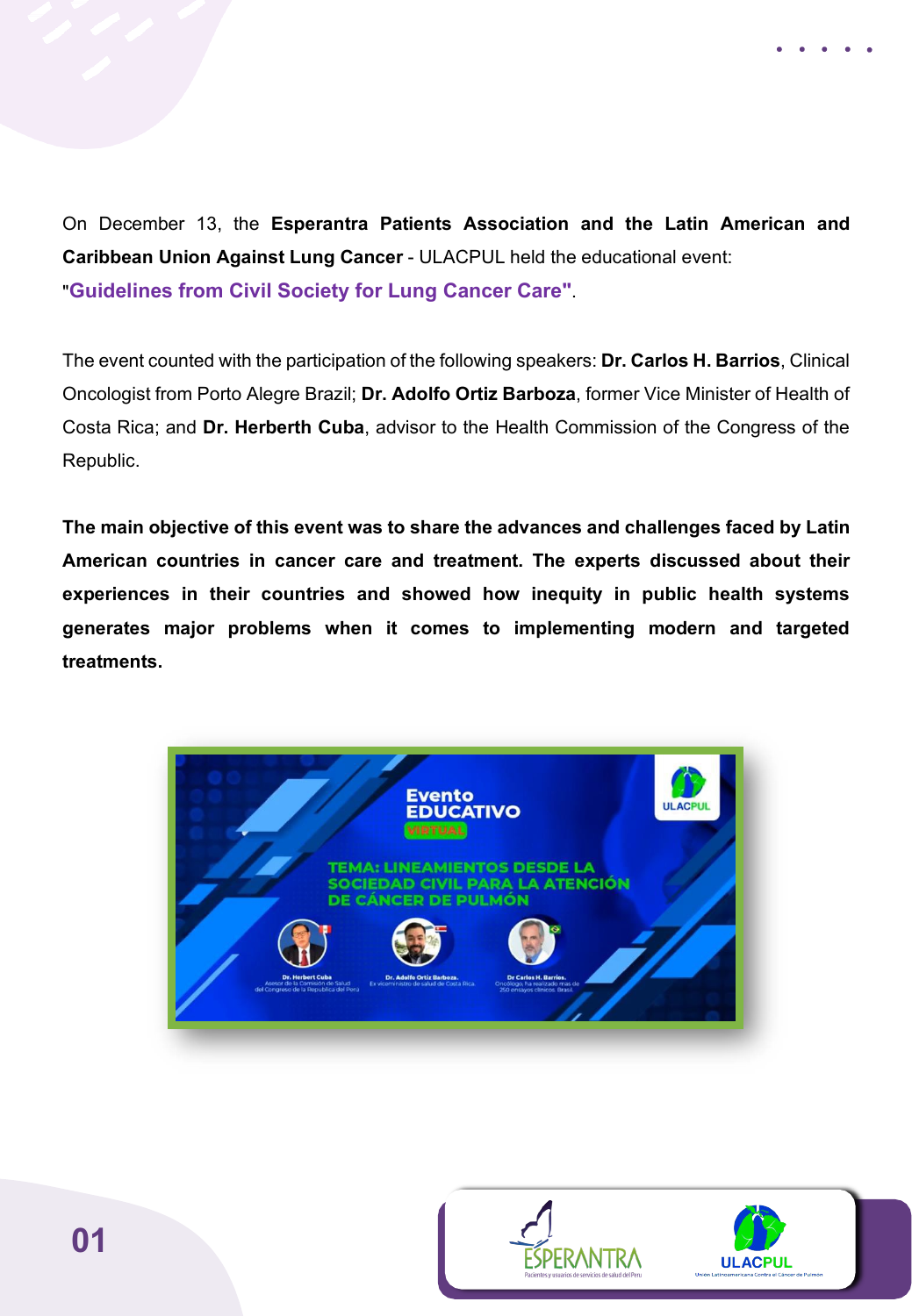### **BRAZIL** Policy Shaping: the Value of Care for Lung Cancer Patients

Dr. Carlos H. Barrios – Clinical Oncologist from Porto Alegre, Brazil



- **The pandemic has worsened health systems in the region, generating problems in the early diagnosis of cancer patients. In addition, treatments have been interrupted and there has been a decrease in the number of cancers detected.**
- **When an authority prevents, for any reason, the use of a new drug to treat a disease, the potential number of patients who could benefit from the drug will be adversely affected.**

**Cancer is a public health problem in Latin America. More than 1.4 million cases annually with approximately 600 thousand deaths in 2020. There are a number of challenges we have to face in relation to cancer: problems with the money invested to treat this disease, the fragmentation of health systems, and delays in diagnosis and treatment.**

In the U.S. there was a reduction of almost 26% in the number of people who died with cancer between 1991 and 2015. These figures show that things need to improve in Latin American countries.

There are measures that can be applied in the health systems of the countries of the region, measures on financing the care of cancer patients. At the same time, there should be a register of cancer patients in order to have greater knowledge and apply targeted treatments.



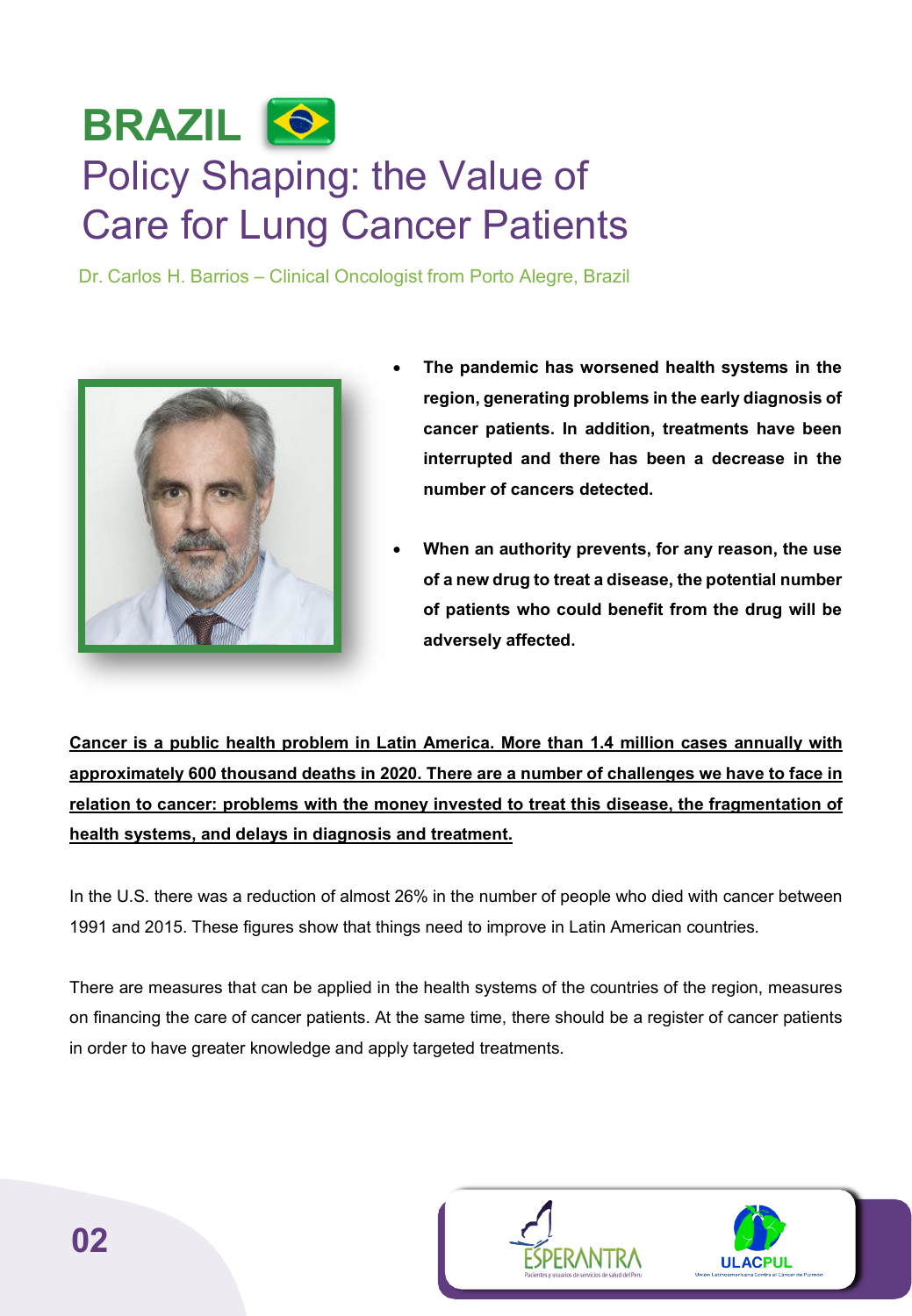

**It is important to recognize that not all cancer patients are cured,** even though treatments are being improved. Therefore, palliative care is an absolute necessity for patients with advanced disease. Palliative care can ensure that the healthcare system provides patients with quality of life.

**One of the problems in the treatment of cancer patients is the uneven distribution of drugs. Specifically, new drugs are distributed mainly in the United States, Japan and European countries, where most of the new and recently approved drugs are concentrated. This only leaves about 10% of drugs to be distributed to the rest of the world.**

These drugs should be promoted in regions with less access, thus encouraging research into more effective treatments. There are significant disparities in the global and regional distribution of optimal care.



As physicians, citizens and members of patients' associations, we must consider the social context where we live. This implies a moral mandate to identify and diagnose disparities in order to understand how the health system works in different territories.

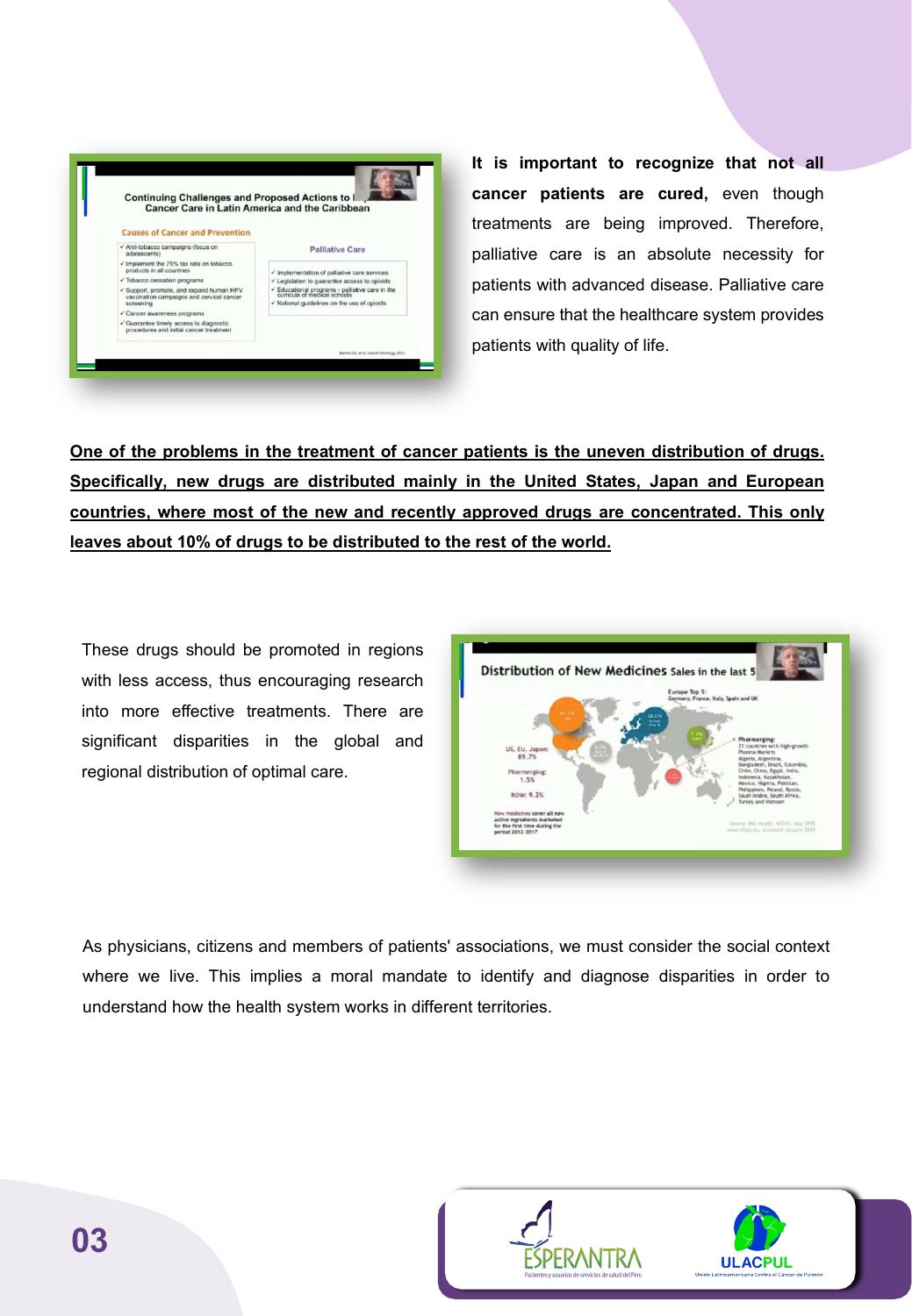#### **COSTA RICA** Civil Society Guidelines for Lung Cancer Care

Dr. Adolfo Ortiz Barboza, former Vice Minister of Health of Costa Rica



- **Last year, the WHO warned that, if current trends continue, the number of cancer cases will increase by 60% in the next twenty years.**
- **Worldwide, breast and prostate cancer are the cancers with the highest incidence rates. Lung cancer follows. Despite this, lung cancer is the leading cause of death in the world.**

According to the Projected Global deaths for selected causes of death, 2002-2030 (WHO), **cancer will be the leading cause of death in the world in the coming years, surpassing ischemic heart disease and cerebrovascular disease**. The pattern of deaths from cancer is unlikely to change, as it is a costly disease and scientific advances to treat the disease remain scarce.

Cancer is a disease that reflects inequity. Cancer is the only chronic disease that is curable, if detected early. However, over the next decade, the WHO projects that the number of cancer deaths will increase in low- and middle-income countries, but not in high-income countries. 40% of cancer deaths are preventable.

**In recent years, it has been reported that cancer has had changes in its pattern and increasingly affects younger populations. Countries in Central and South America have increased the percentage of premature deaths in people under 69 years of age.**

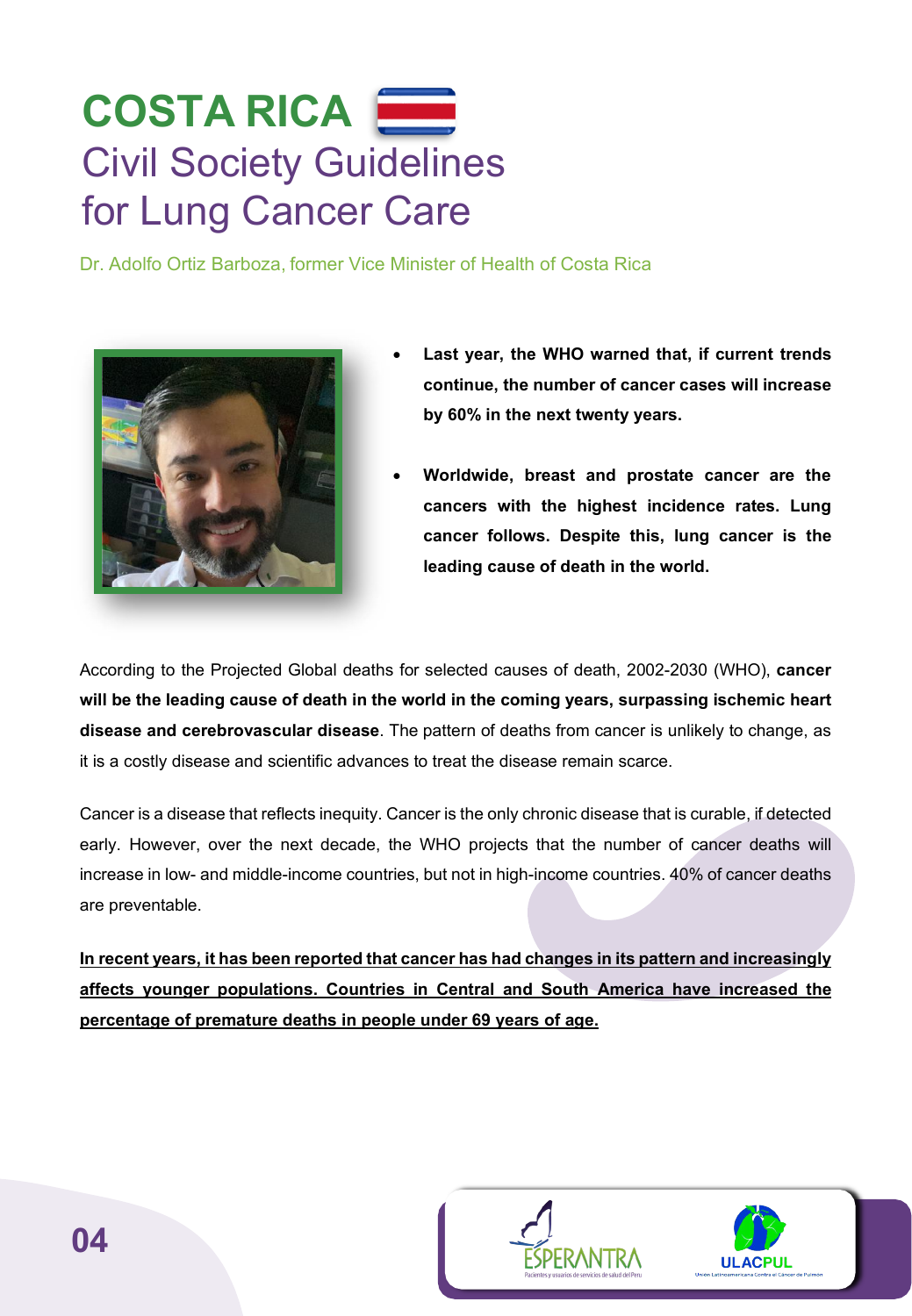**In developed continents the incidence (detection) is high and mortality is low. This pattern is visible in European countries, Oceania and the United States. In Latin America and the Caribbean, incidence is low and mortality rates are higher.**

| Adolfo Orta: | <b>Octavia</b>                                                                              |      |                       |            |                                                    |
|--------------|---------------------------------------------------------------------------------------------|------|-----------------------|------------|----------------------------------------------------|
|              | Northern America                                                                            |      |                       |            |                                                    |
|              | <b>Europe</b>                                                                               |      |                       |            |                                                    |
|              | Little America and the Caribbean                                                            |      |                       |            |                                                    |
|              | <b>Asia</b>                                                                                 |      |                       |            |                                                    |
|              | Africa <sup>1</sup>                                                                         |      |                       |            | $\frac{1}{2}$ today                                |
|              | Texas and management affects.<br>Daily production States Count.<br>Showcaster Countries Co. | Vit. | 200<br>Altholtes firm | <b>xis</b> | 400<br>termine typical departments<br><b>White</b> |

Worldwide, breast and prostate cancer are diagnosed with a higher percentage in the countries of the northern hemisphere. On the other hand, lung cancer is the main cause of mortality in more developed countries.



In the Latin American region, the countries with the highest incidence of lung cancer are Uruguay, Argentina and Cuba, which is mainly associated with smoking. Peru is located in the third quintile of the incidence ranking.

"The implementation of the necessary measures requires the formulation of evidence-based policies, the mobilization and appropriate allocation of resources, the active participation of stakeholders and above all government commitment to legislation, education, and national and international collaboration in support of cancer control". (WHO,2004).

**In Costa Rica, cancer control policies are based on controlling the first five types of cancer with the highest incidence, with lung cancer being relegated from the policies, since it is in seventh place in the ranking.**

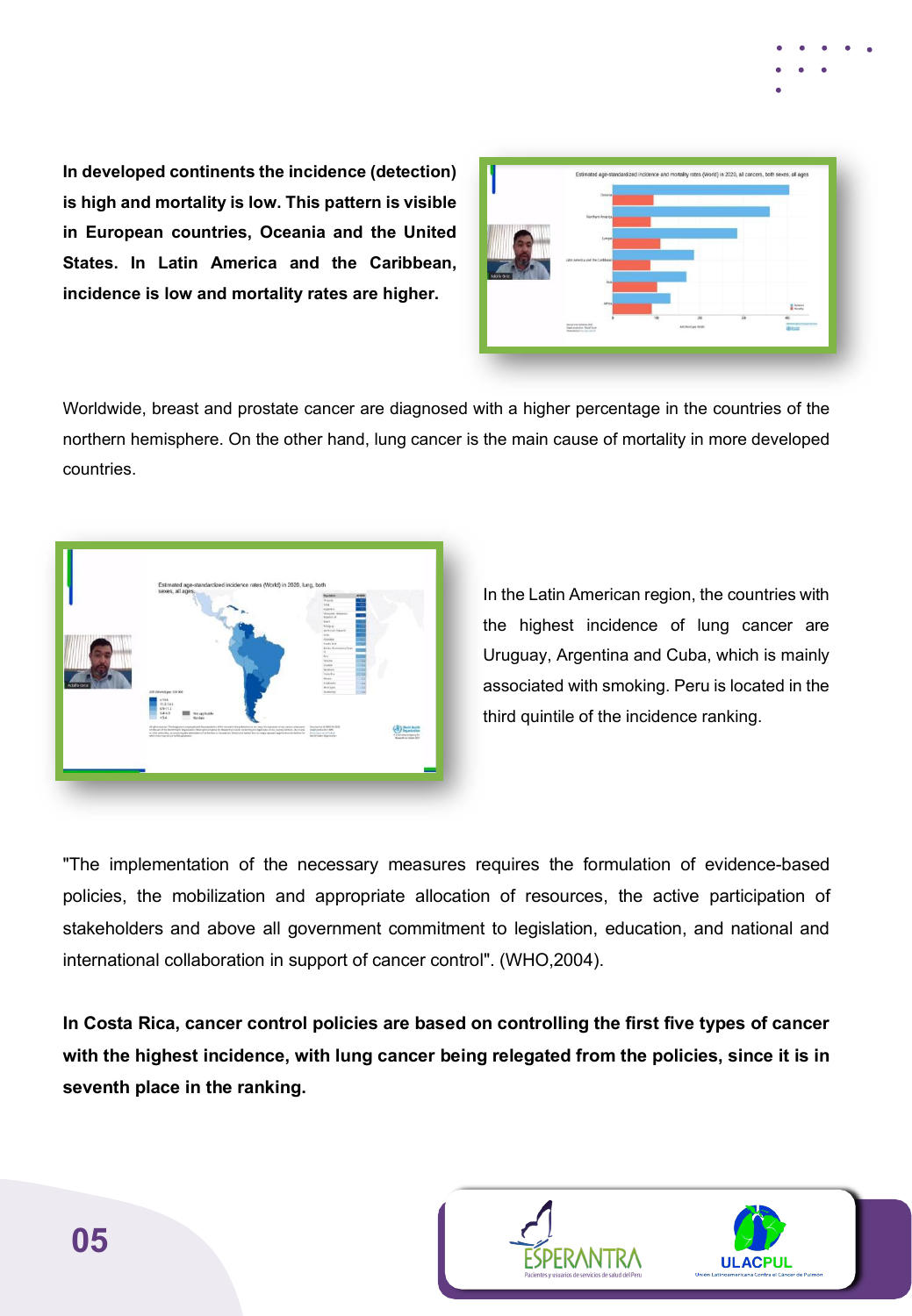## **PERU** The Lung Cancer Act

Dr. Herberth Cuba – Advisor to the Health Commission of the Congress of the Republic of Peru



- **Public health policies in the country are not explicitly designed. In other words, what the Ministry of Health has are basically general technical regulations on the treatment of diseases.**
- **In our country, there is an immense dispersion of institutions committed to treat cancer patients, but they do not comply with this commitment properly.**

One of the main stumbling blocks is the lack of clarity in the development of public policies that achieve the wellbeing, care and treatment of cancer patients. Therefore, it is necessary to generate joint efforts to promote the consolidation of specialized personnel to provide modern and easily accessible treatments in hospitals and clinics.

At present, there are improvements in the genetic detection of the molecular variation of lung cancer. This should be taken into account to improve treatments and promote policies that meet patients ´requirements.

There are a number of causes of lung cancer, including smoking, environmental pollution and genetic disposition. Therefore, it is important to promote early detection at a national level.



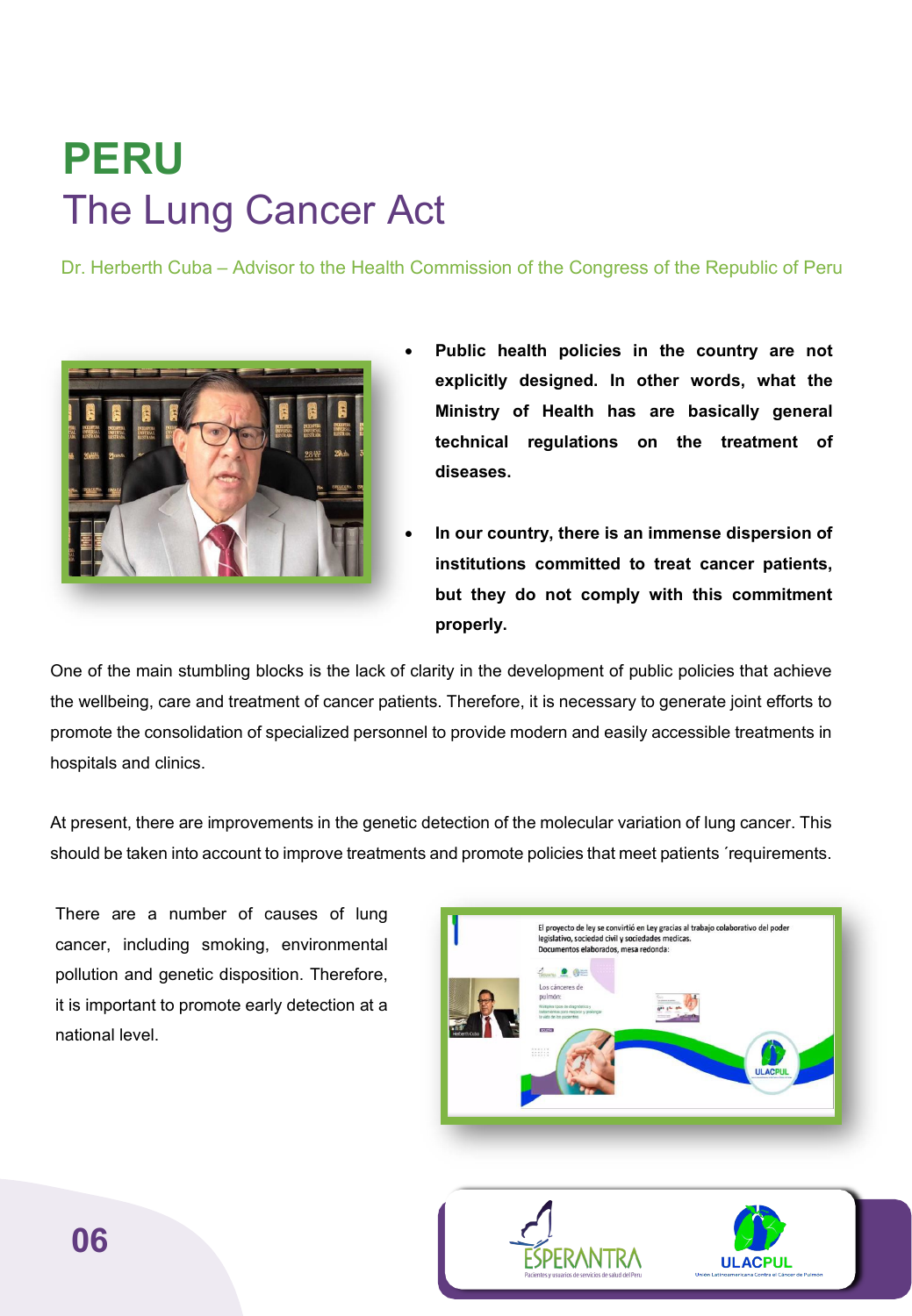The Congress of the Republic approved a law on lung cancer, which is declaratory, with the main objective of making the Executive pay attention to the care of lung cancer patients. It has two important transitory regulations:

- **The Ministry of Health must include the biological drugs required for this treatment into the National List of Essential Medicines (PNUME).**
- **The Government is required to approve the clinical practice guidelines for the treatment of this disease.**

#### **These issues are important as they shorten the admission process for innovative treatments.**



Institutions. such as the General Directorate of Medicines, Supplies and Drugs (Digemid), should update the list of drugs needed to treat lung cancer and provide the corresponding sanitary registration. In the meantime, clinical practice guidelines would be very important to standardize processes according to each patient´s characteristics. The aim is to effectively treat the mutations caused by lung cancer.

The Legislative Branch should generate follow-up and political control over the Executive Branch for this Law to be passed and these regulations issued. Likewise, Civil Associations and patients should help to put pressure on the Executive to amend the single national essential drug petition and to advance the purchasing process.

The immense dispersion of institutions committed to treat cancer, such as the Ministry of Health, must be corrected. It is necessary to create a national system for cancer care and treatment.